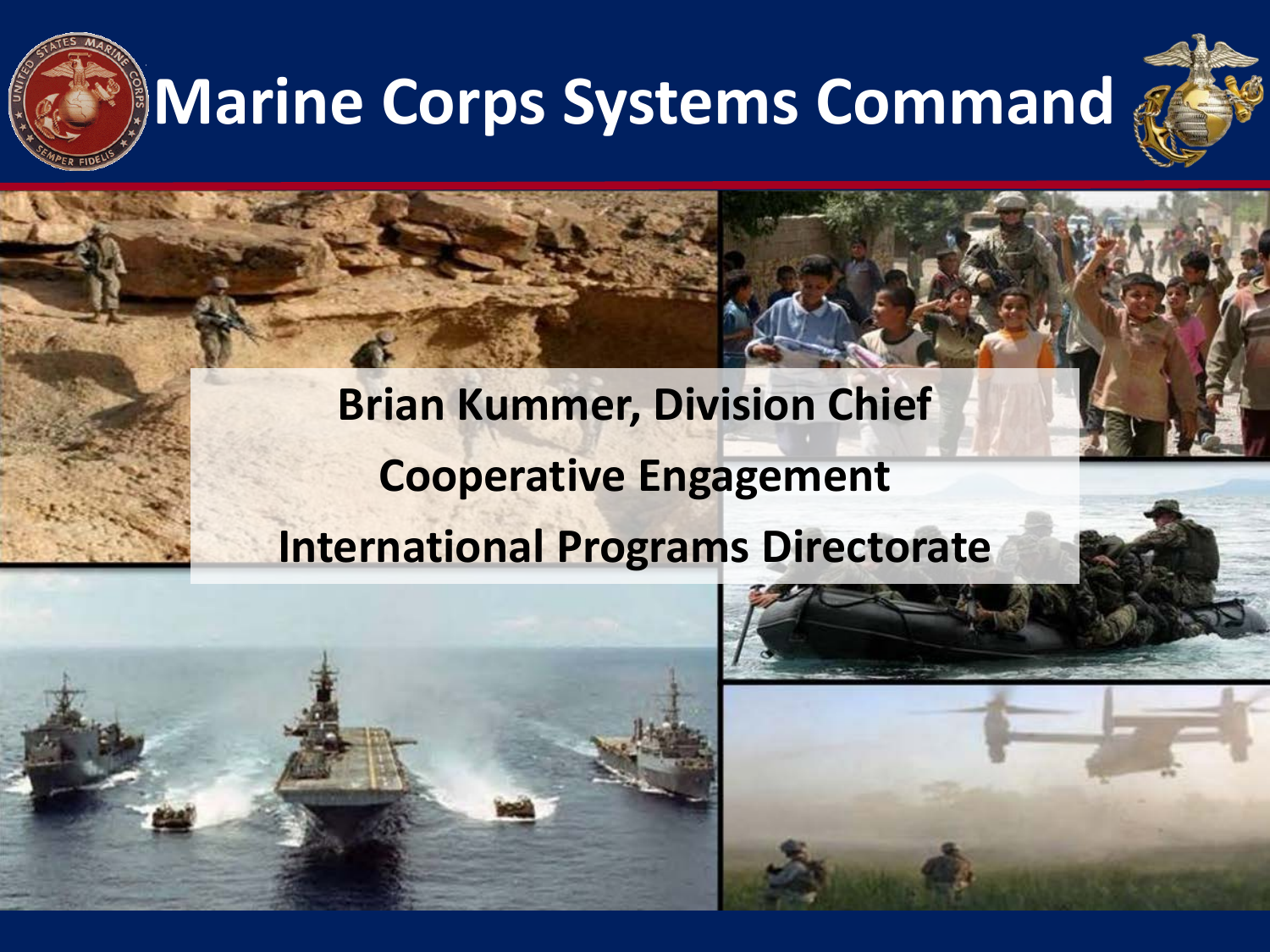





- United States Marine Corps Overview
- Marine Corps Systems Command Organizational Chart
- International Programs Directorate Organizational Chart
- Area of Responsibility
- Case Execution
- Typical Sales
- Challenges
- Points of Contact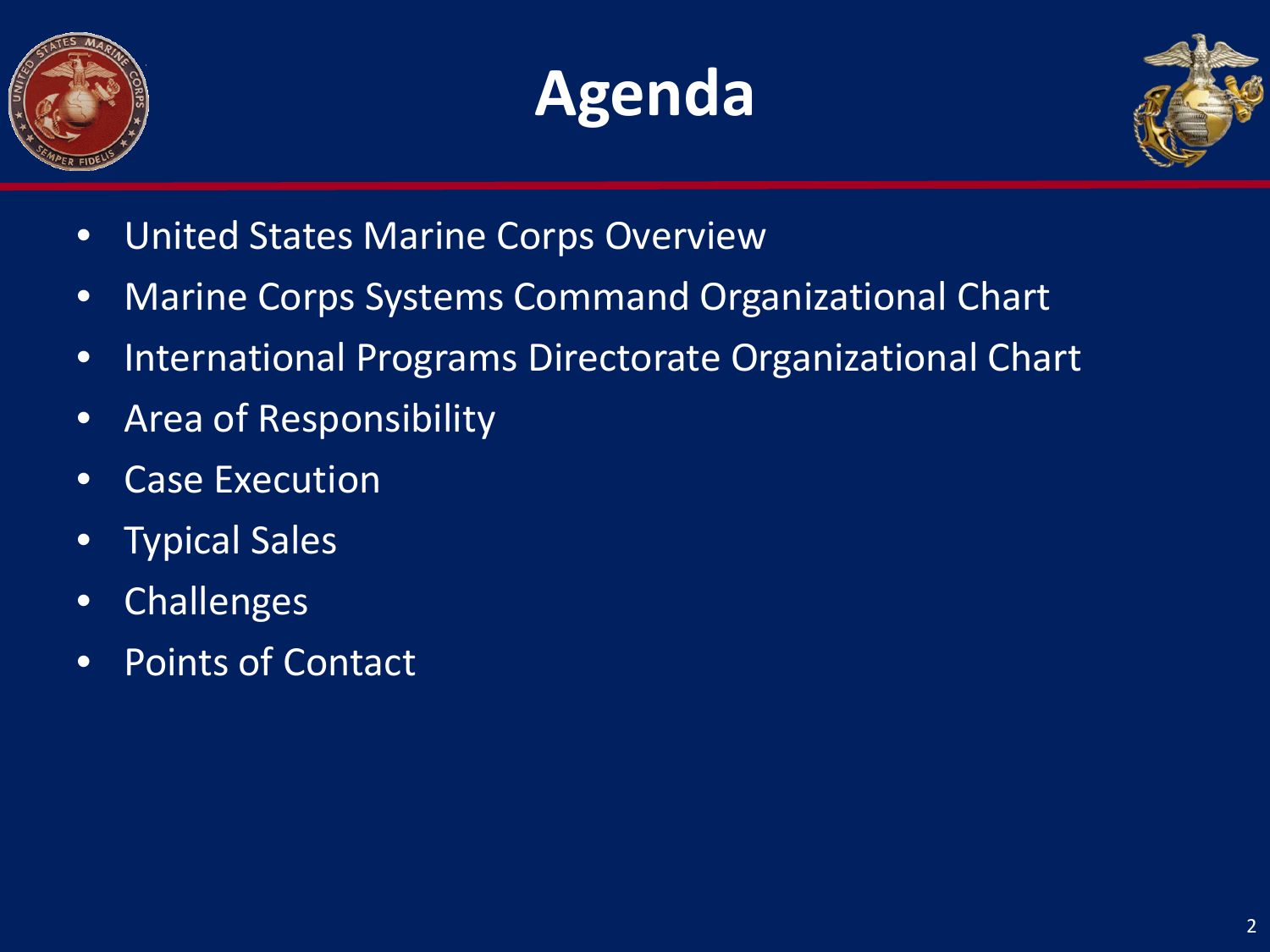

## **United States Marine Corps**



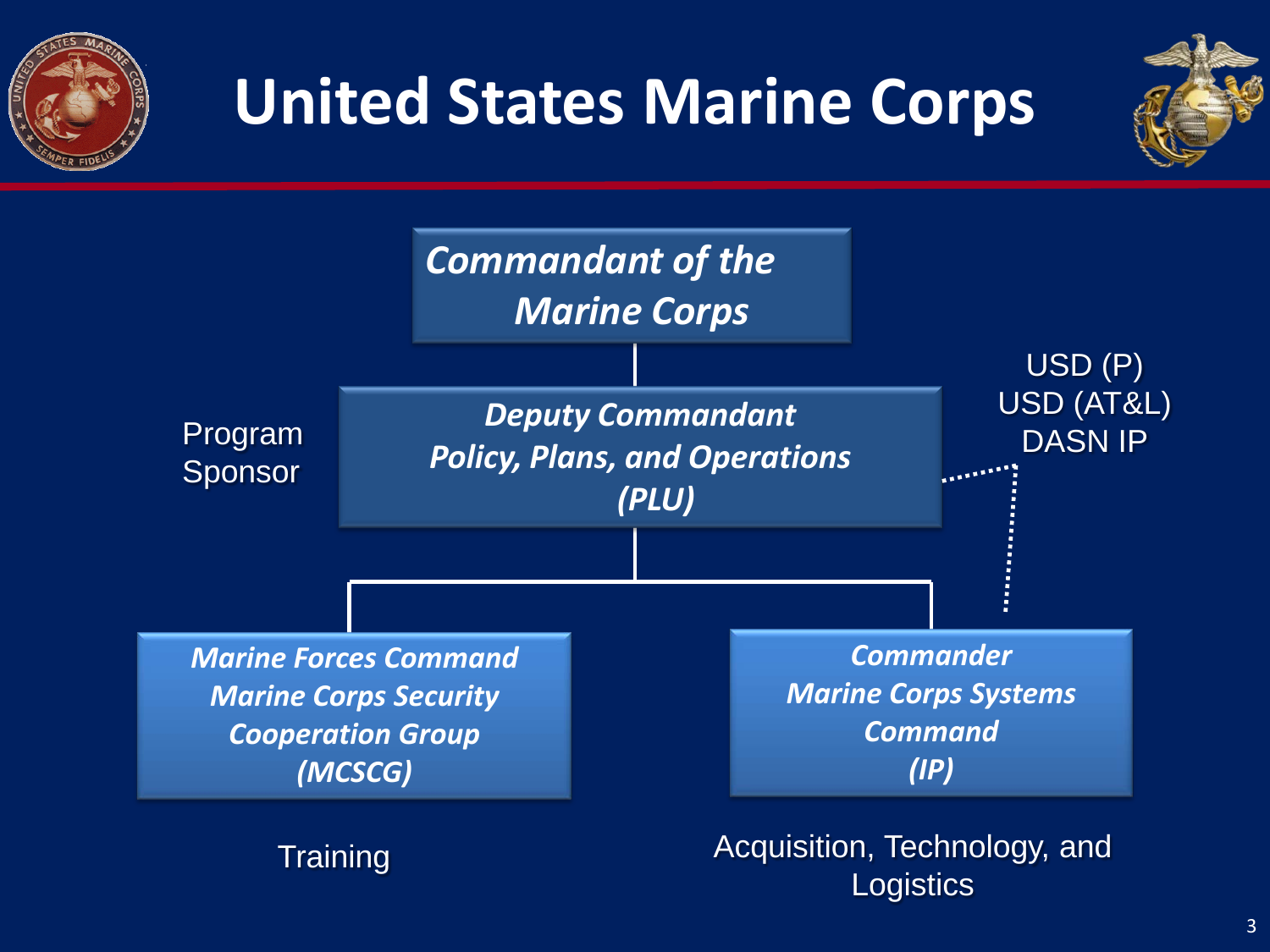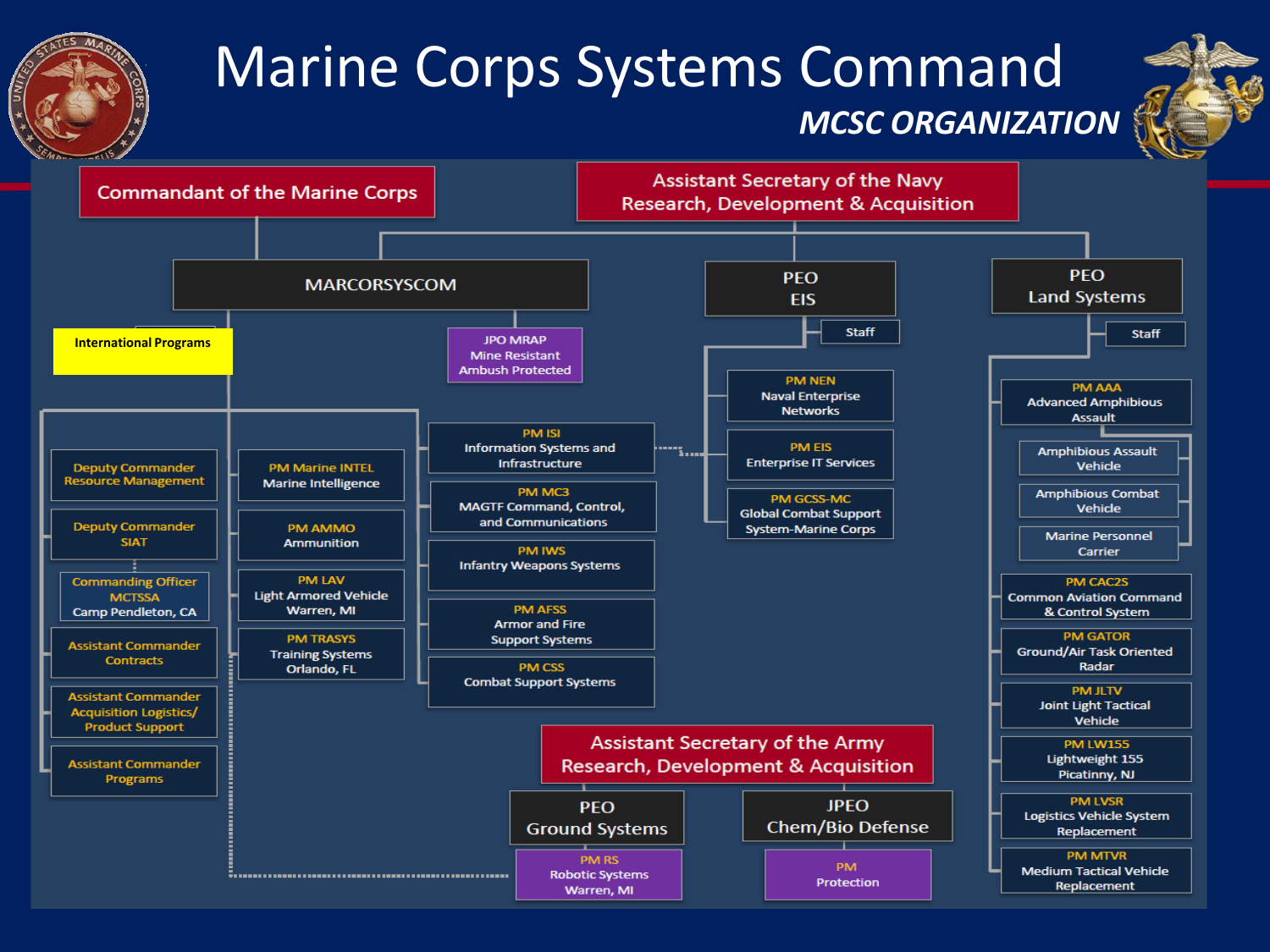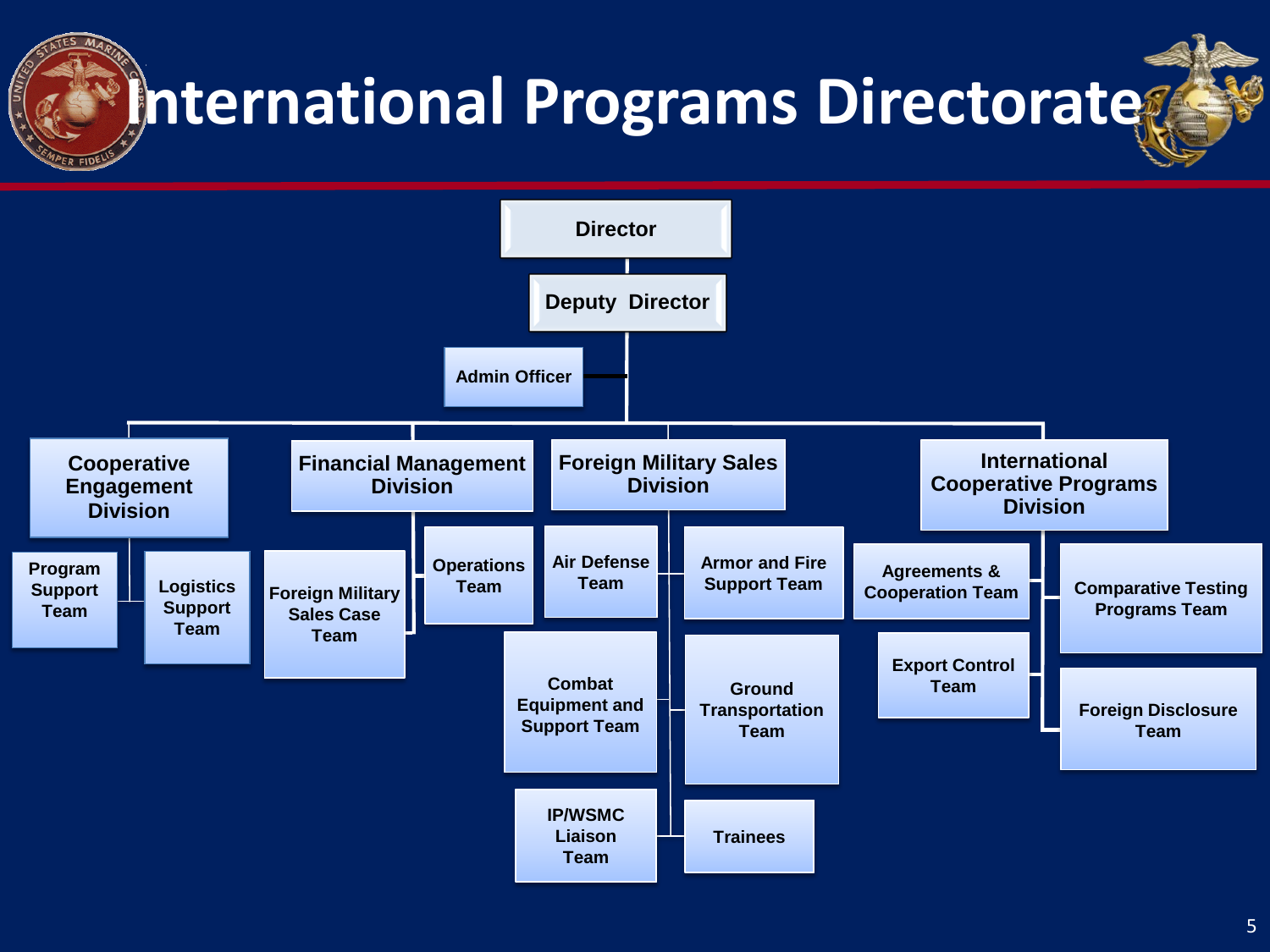



- Serves as Advisor to the Commander on all USMC International Programs
- Executes all Security Cooperation Programs effectively and efficiently while meeting foreign and domestic war fighter needs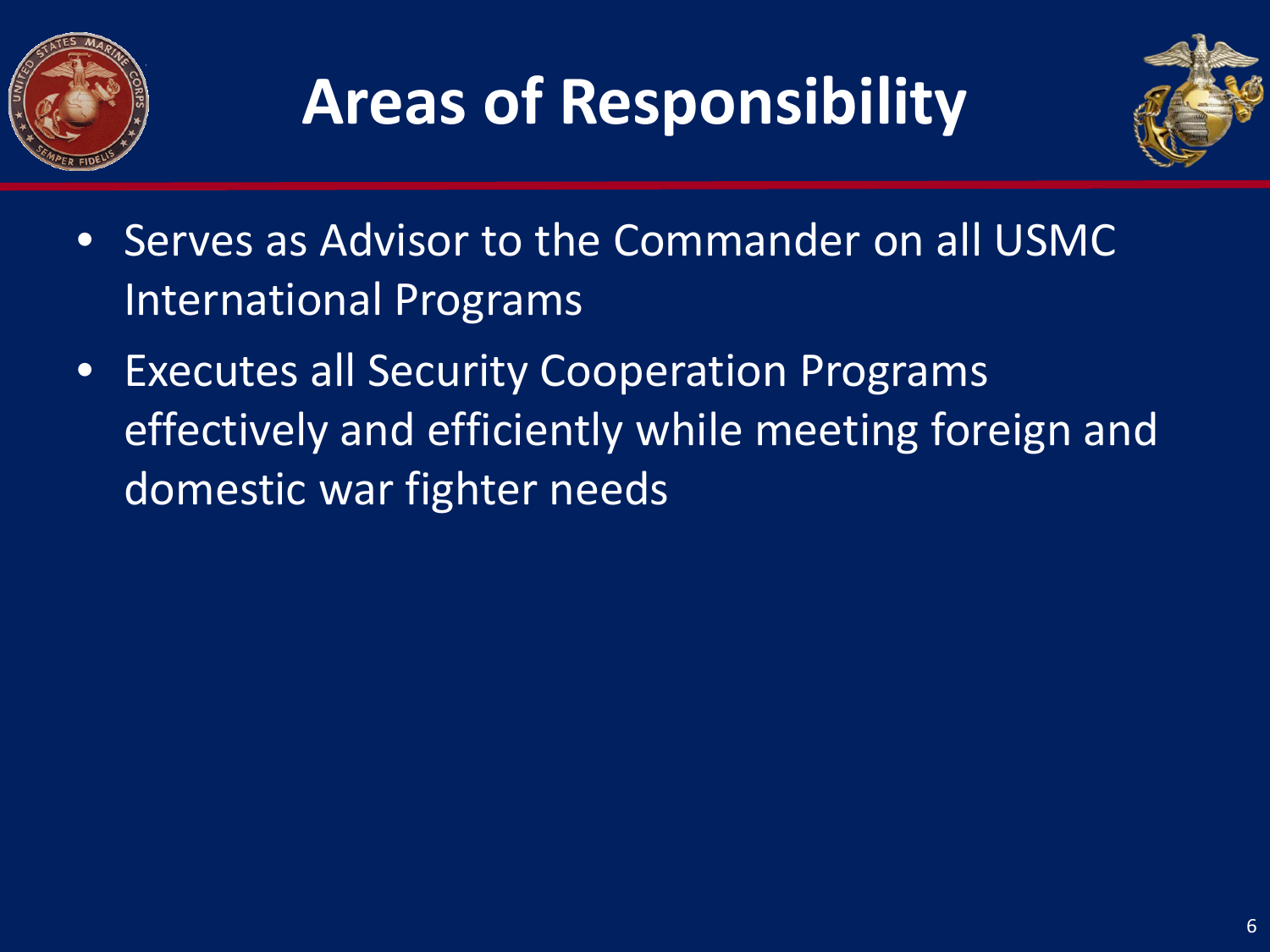

### **Case Execution Circle**



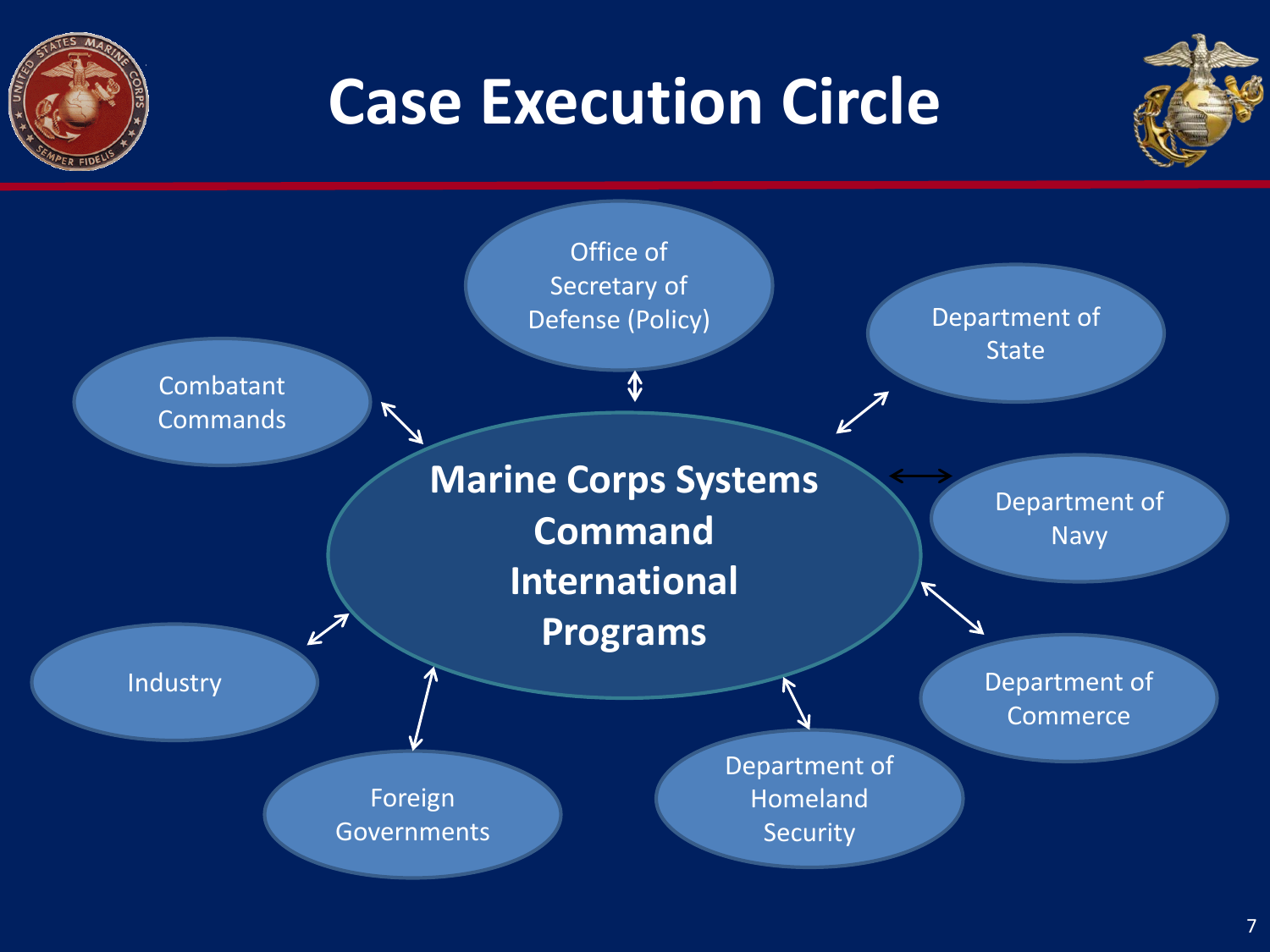

### **Case Execution Process**



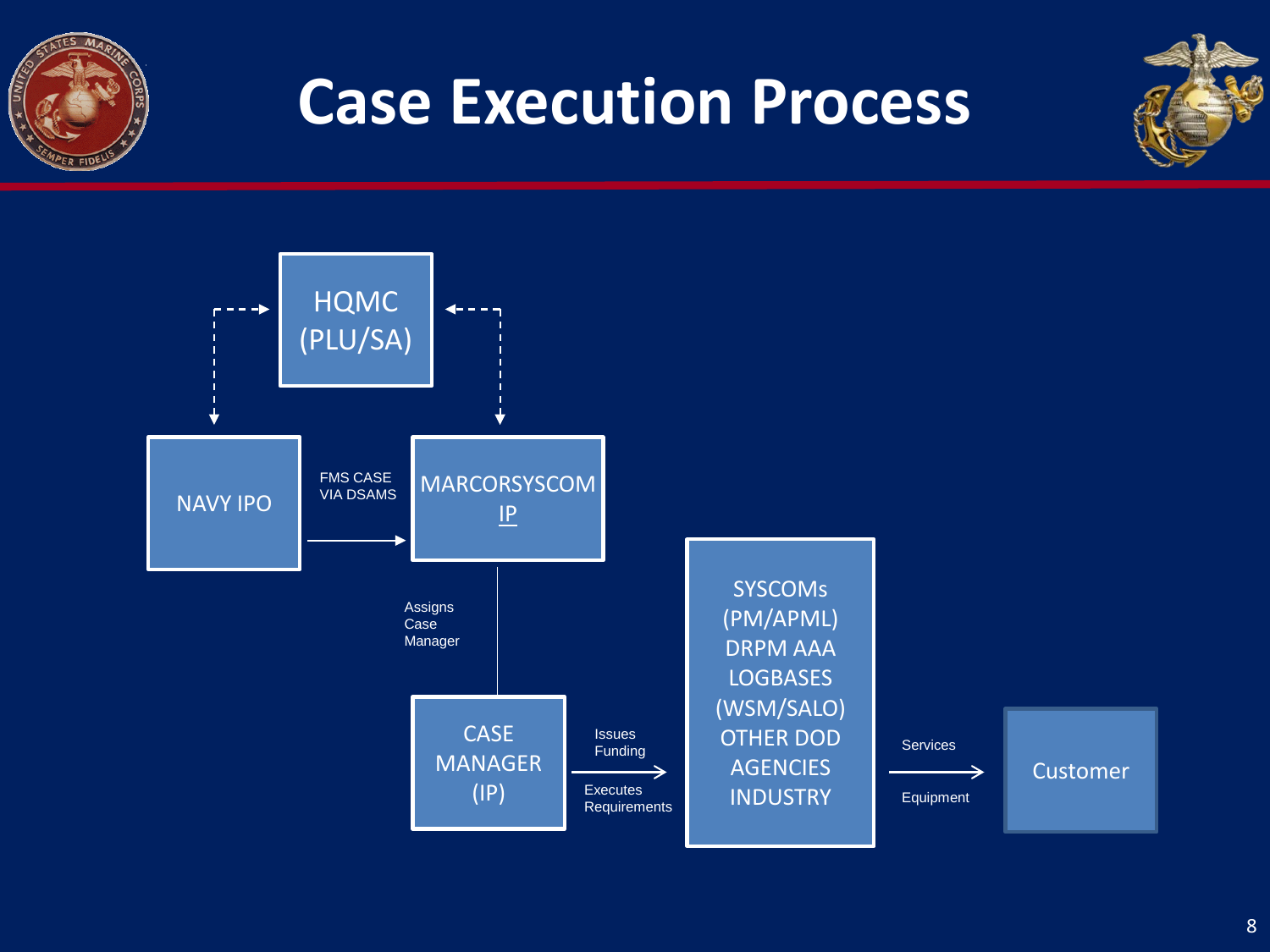

## **Typical Sales**



• FMS Division develops FMS cases using a total package approach by providing customers equipment, spare parts, publications, training and support.

- USMC FMS Cases provide:
	- USMC Primary Inventory Control Activity equipment
	- •USMC Executive Agent equipment
- •Sale of Defense Articles
	- •New production
		- •Incorporate FMS requirements into USMC production lines
	- •Sale from stock/inventory
		- •Replacement-in-Kind
		- •Replacement with an improved item (USMC Return on Investment)
		- •No replacement inventory (US Treasury)
		- •Excess Defense Articles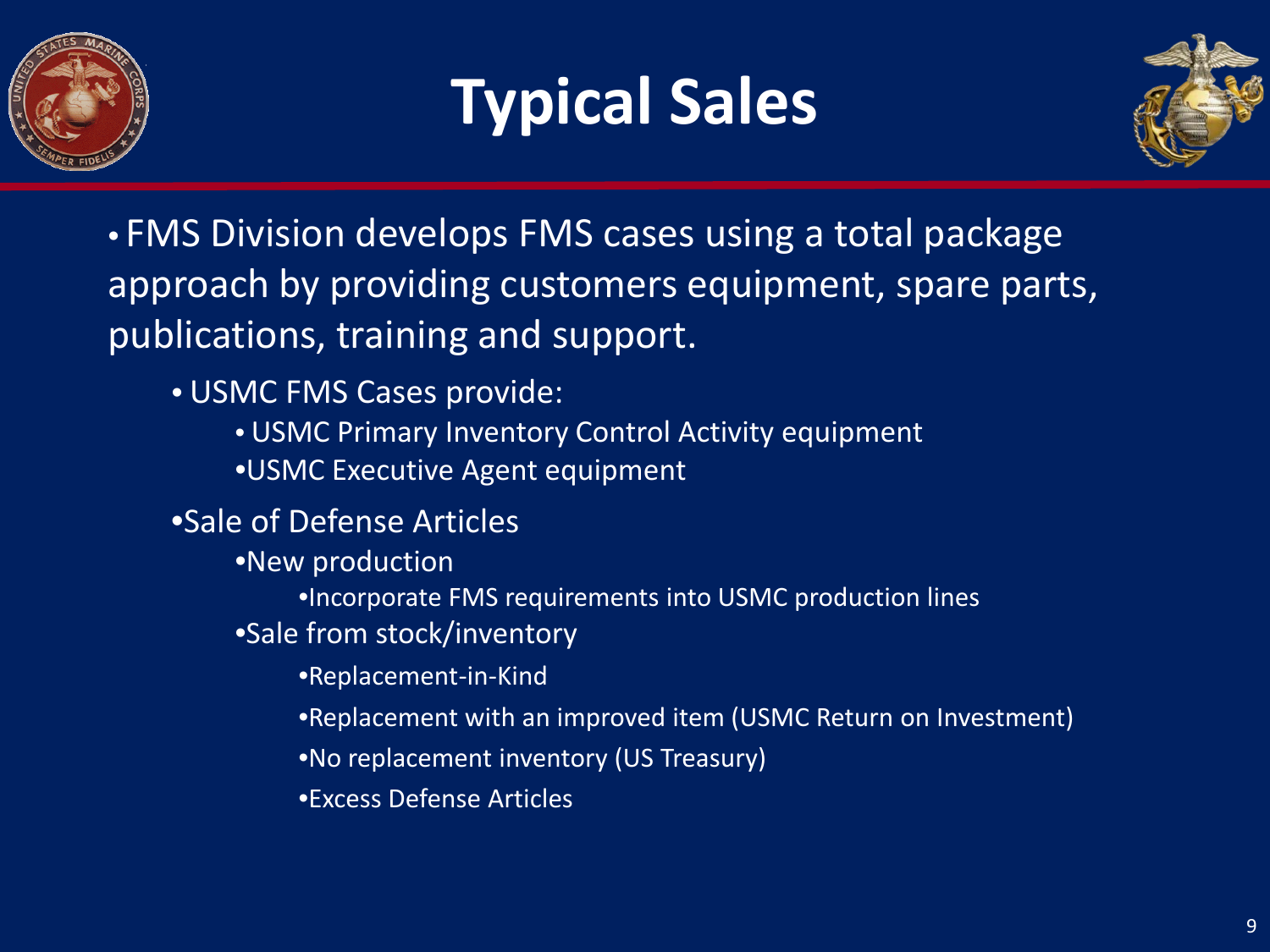

# **Major Equipment**



- Armor and Fire Support
	- Assault Amphibious Vehicles
	- Light Armored Vehicles
- Air Defense
	- AN-TPS 59/63/65 Radars
	- SPS-48E Land Base Radars
- Ground Transportation
	- Mine Resistant Ambush Protected Vehicles
	- MTVRs
- Combat Equipment Support
	- IDDs
	- Mine Rollers
	- Small Arms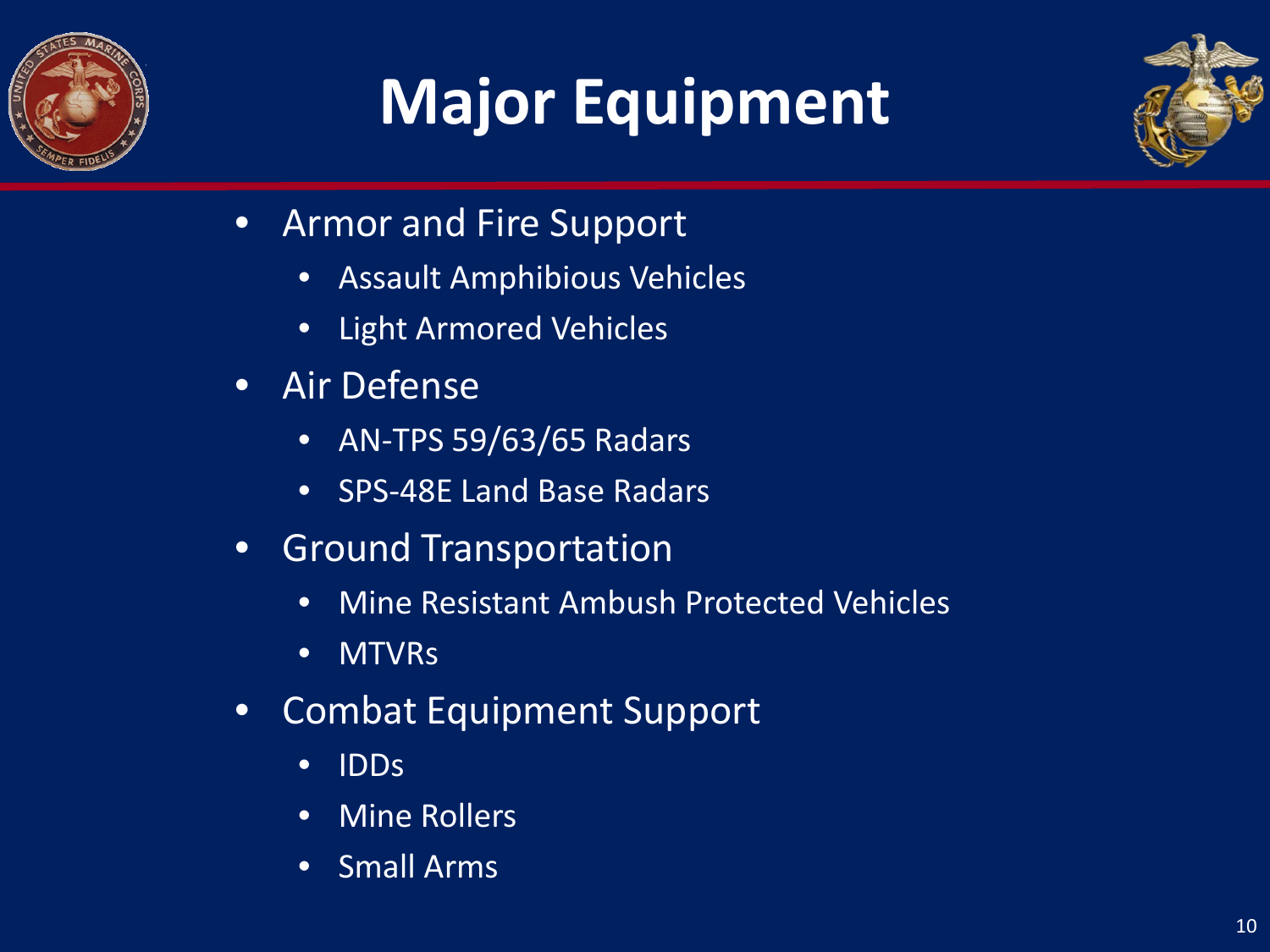

# **International Business Portfolio**







#### **136 total open cases**

37 countries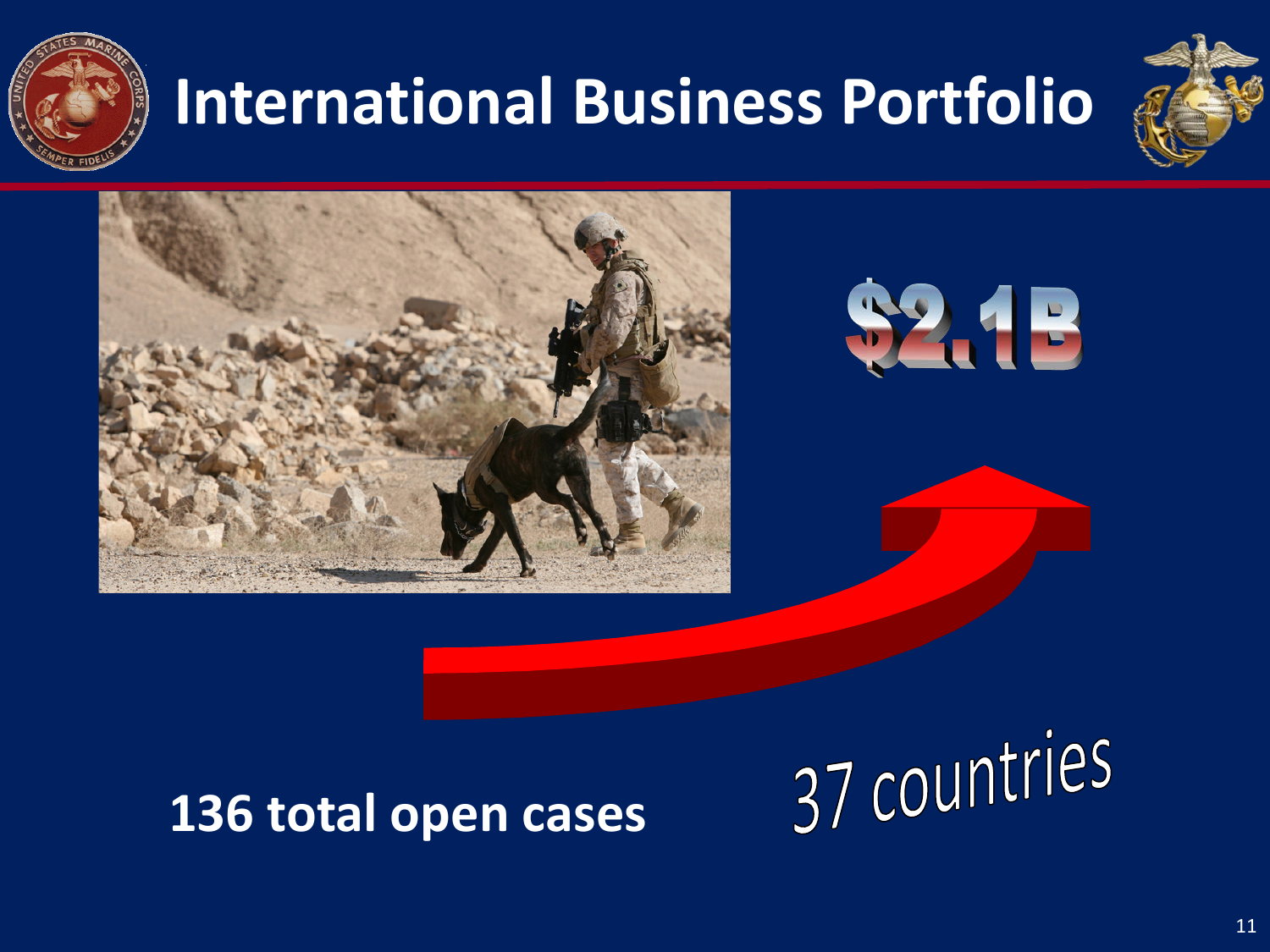





• Doing more with less